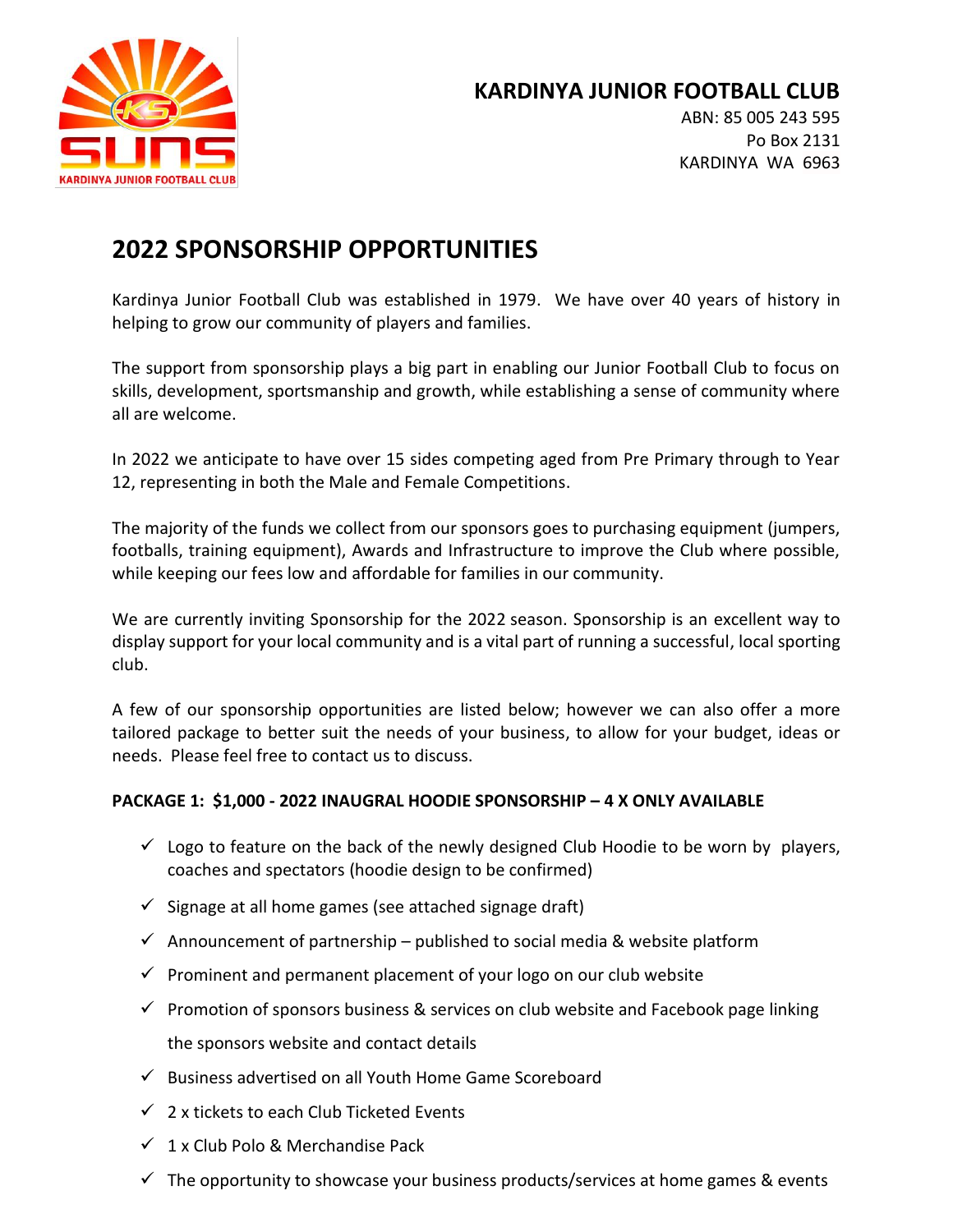# **PACKAGE 2: \$500 -1 X YEAR COMMITMENT**

- $\checkmark$  Announcement of partnership published to social media & website platform
- $\checkmark$  Signage at all home games (see attached signage draft)
- $\checkmark$  Prominent and permanent placement of your logo on our club website
- $\checkmark$  Promotion of sponsors business & services on club website and Facebook page linking the sponsors website and contact details
- ✓ Business advertised on all Youth Home Game Scoreboard
- $\checkmark$  2 x tickets to each Club Ticketed Events
- $\checkmark$  1 x Club Polo & Merchandise Pack
- $\checkmark$  The opportunity to showcase your business products/services at home games & events

#### **PACKAGE 3: \$250 – 1 YEAR SPONSORSHIP**

- $\checkmark$  Announcement of partnership published to social media & website platform
- $\checkmark$  Prominent and permanent placement of your logo on our club website
- $\checkmark$  Promotion of sponsors business & services on club website and Facebook page linking the sponsors website and contact details
- $\checkmark$  Signage at all home games (see attached signage draft)

# **OTHER WAYS TO SUPPORT THE KARDINYA JUNIOR FOOTBALL CLUB**

#### **Donations**

We appreciate any donations you can make.

#### **Vouchers**

Awards are given to best players from each team every Saturday and we are seeking businesses who can provide the club with free vouchers for products and/or services.

#### **Raffle Prizes**

We are always looking for new goods that we can raffle to raise money for the club.

# **Home Games**

Attend home games. Enjoy a snack or drink from the canteen whilst watching our teams play.

#### **Come along to club functions**

We have some great functions throughout the season. For more details join us on Facebook or visit our website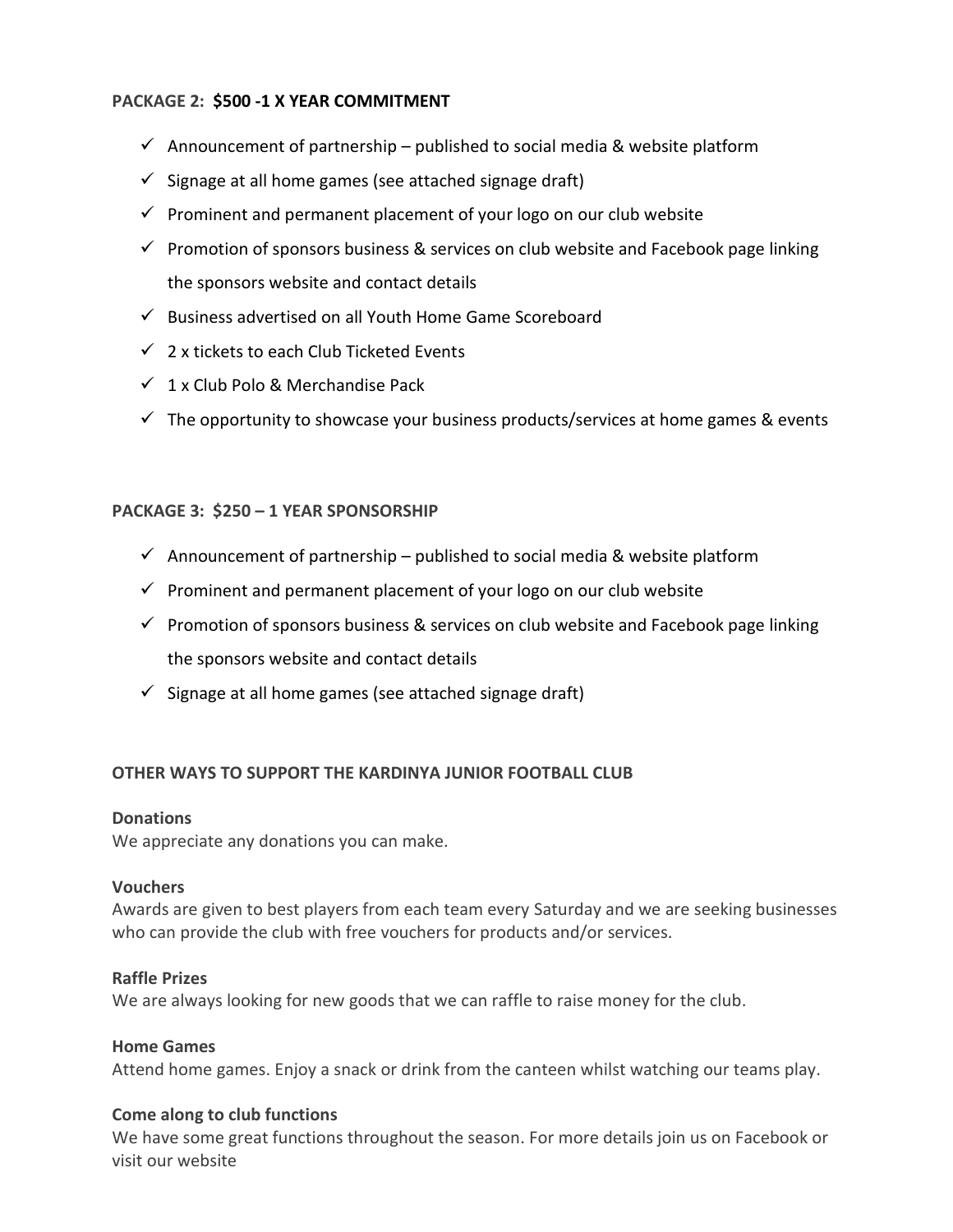# **GAME DAY SPONSORSHIP**

Awards are given to the best players from each team each game and we are seeking businesses who can provide the club with free vouchers for their products and/or services.

We have a whole of club training from 5pm on Friday 11<sup>th</sup> March 2021 at Morris Buzacott Reserve in Kardinya that you may wish to visit to attend and meet with us to discuss options.

If you can support our local club in any way or would like to know more, I am happily available to discuss further.

Kind Regards

**Kristie Tregoning Kardinya Suns**  Ph: 0433 639 641 Email: [seniorvp@kardinyajfc.com.au](mailto:seniorvp@kardinyajfc.com.au)